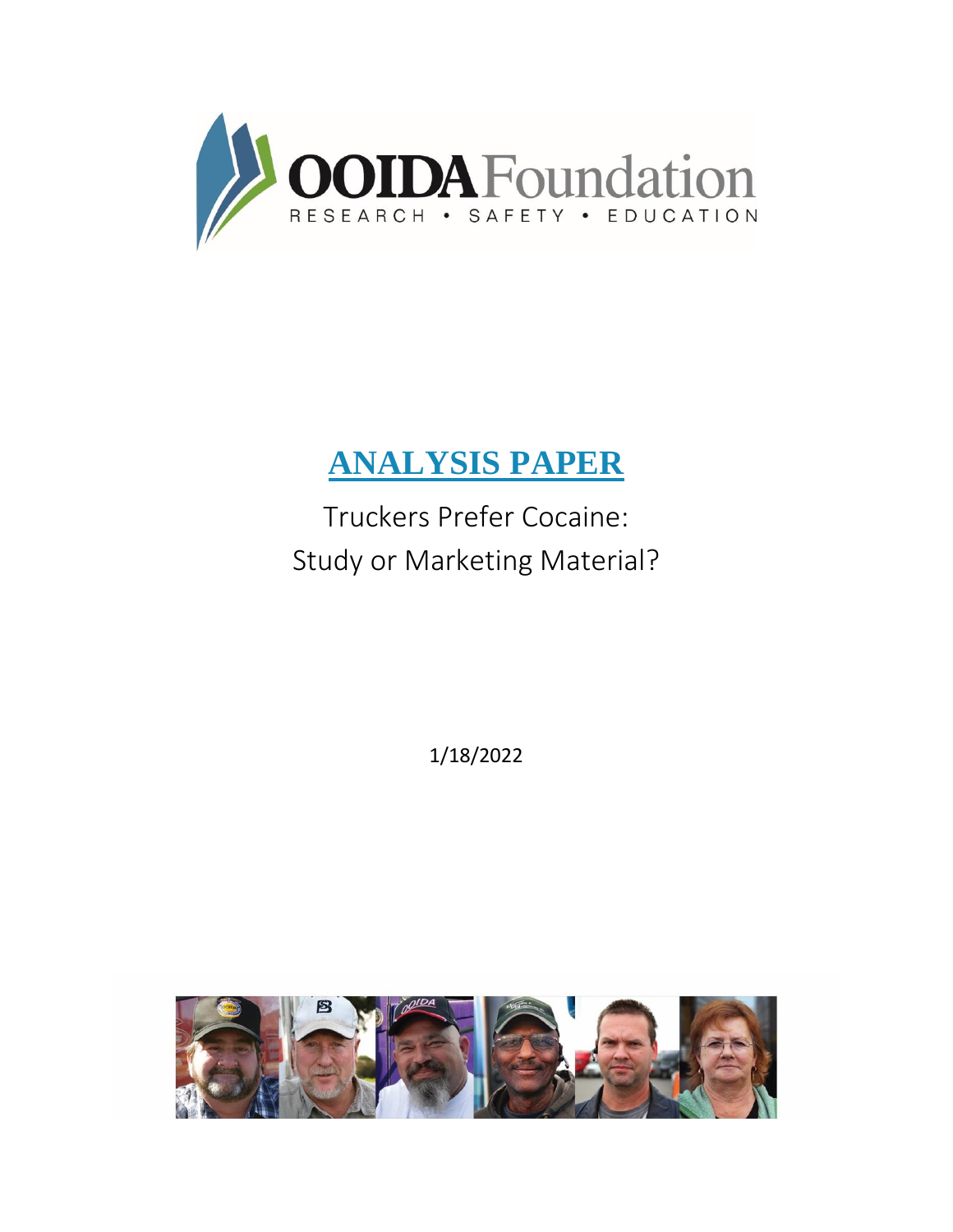# Table of Contents

<span id="page-1-0"></span>

| Hair and Urine pre-employment drug tests are dissimilar and accuracy of hair testing4      |  |
|--------------------------------------------------------------------------------------------|--|
| Harder drugs, such as cocaine, are seriously under-reported by DOT's current urine test. 5 |  |
|                                                                                            |  |
|                                                                                            |  |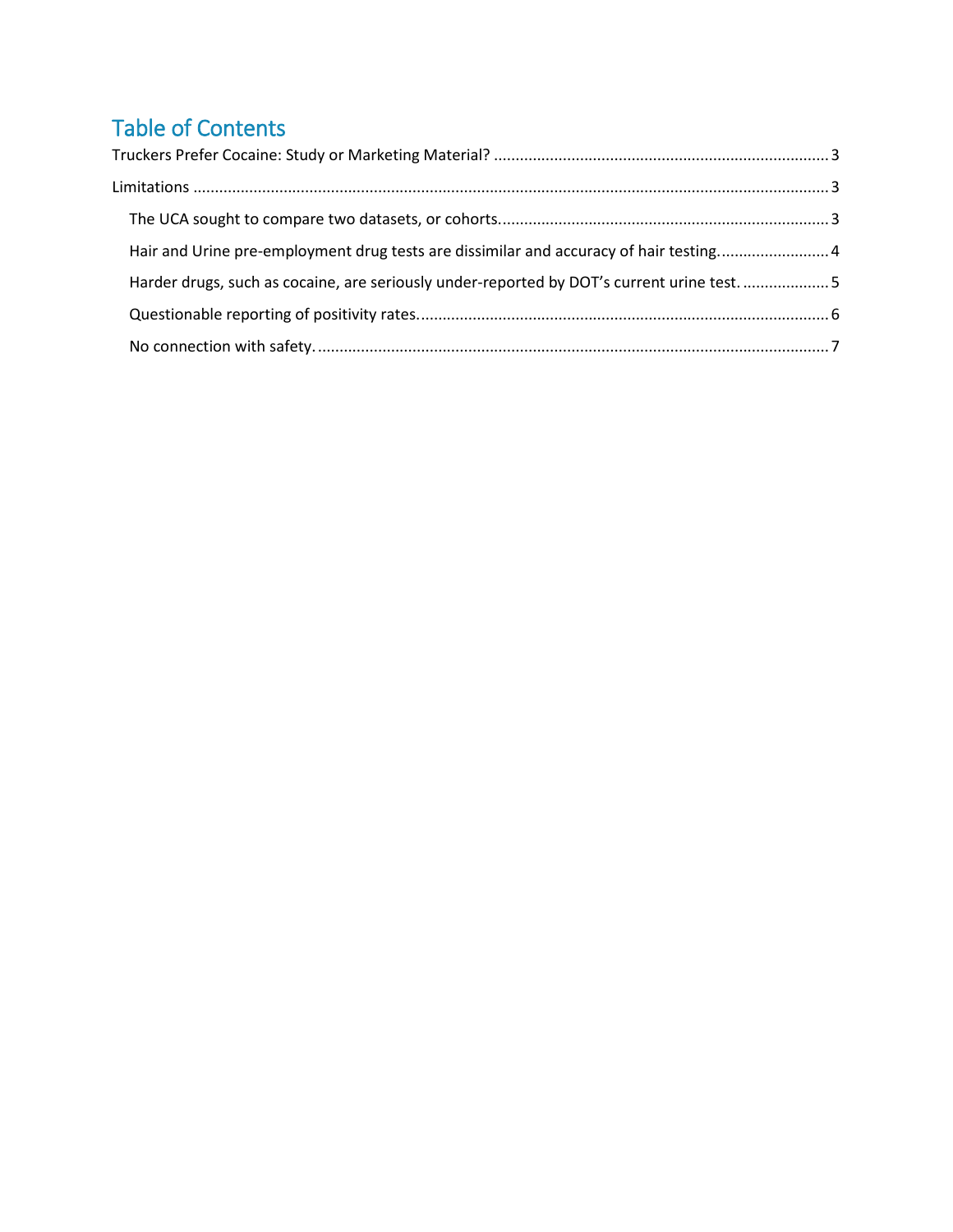## Truckers Prefer Cocaine: Study or Marketing Material?

On January 11, 2022, the Alliance for Driver Safety & Security, also known as the Trucking Alliance (TA), a coalition of large freight and logistics companies, in partnership with the University of Central Arkansas (UCA), released a report concerning drug testing methods in the trucking industry. Immediately following the report, Lane Kidd, the managing director of the TA, disseminated a press release making serious accusations against truck drivers. Both the press release and the report claim that the U.S. Department of Transportation (DOT) is seriously under reporting the actual use of hard drugs by truck drivers, such as cocaine and illegal opioids. However, as the Owner-Operator Independent Driver Association Foundation (OOFI), the research and educational arm of OOIDA, describes below, the reliability, validity, and ultimately, the conclusions of TA's non-peer reviewed report are highly questionable. In fact, the research only proves to show that TA member drivers have historically used cocaine more than marijuana.

The study sought to compare pre-employment urine and hair *drug* testing results gathered from the TA with urine drug testing results from the Federal Motor Carrier Safety Administrations (FMCSAs) Drug and Alcohol Clearinghouse (DAC), which went into effect September 2020. The UCA reported the following findings:

- Trucking Alliance drivers are less likely to use illegal drugs than the national truck driver population. They passed their urine drug tests 269% more frequently than drivers in the Clearinghouse
- However, among Trucking Alliance drivers who were disqualified for failing their hair test, cocaine was identified 16.20% more frequently and opioids were identified 14.34% more frequently than the DAC urine test results.
- Researchers found statistical evidence that urine testing is effective at detecting marijuana, while hair testing detects marijuana, but also a higher percentage of harder drugs, like cocaine, heroin, and opioids, than a urine test.
- The severity of this issue is compounded by the finding that an additional 58,910 DAC drivers would likely have been disqualified in 2020, if the drivers had submitted to hair testing.

### <span id="page-2-0"></span>Limitations

The UCA's study lacks the very basics of a valid and reliable research effort. The study includes no analysis, demographic information, literature review, hypothesis, or even methodology. Peer review is a key component of any good research project in order to properly evaluate and verify the findings. UCA provides limited information and yet expects the reader to accept their conclusions on blind faith. OOFI highlights just a few of the severe limitations and weaknesses of UCSA's report.

#### <span id="page-2-1"></span>The UCA sought to compare two datasets, or cohorts.

UCA established their report, and thereby their findings and conclusions, on the comparison between two sets of data. The first dataset contained both hair and urine pre-employment drug test results which collected from nine large motor carriers over the course of four years between 2017 and 2020. The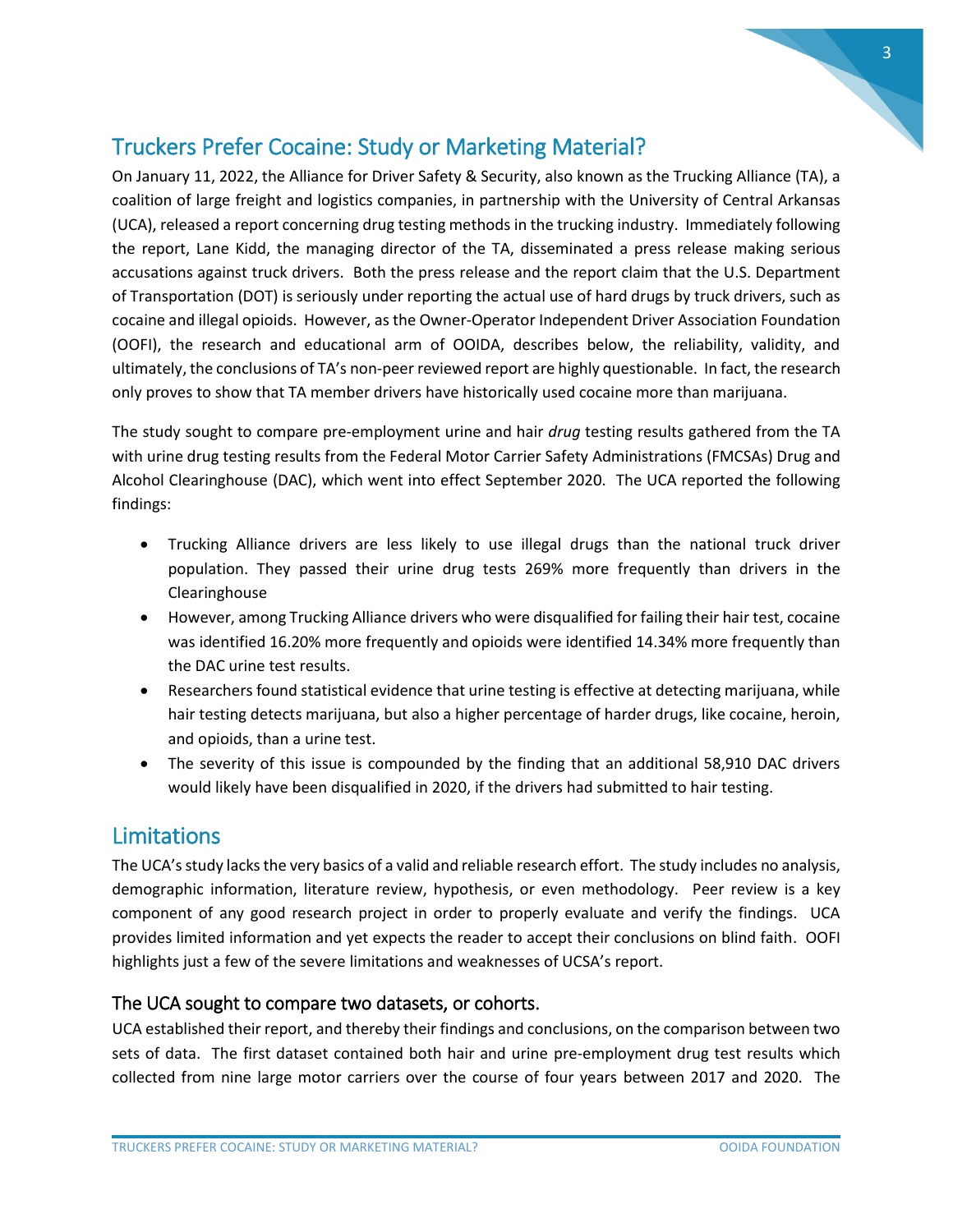second dataset was comprised of pre-employment urine drug test results published by FMCSA in their 2021 DAC report, which only included information from one year, 2020.

Due to several unreported confounding factors, such as state regulations legalizing marijuana, scope and type of operations, age, experience, etc., these test results cannot and should not be compared with one another for multiple reasons. For example, hair tests measure for exposure. They do not detect current use nor do they detect if a trucker is under the influence of an illicit drug while driving or in a safety sensitive function. In contrast, urinalysis does test for current use. Thereby, while it is illegal for a driver to use marijuana because their CDL is a federal license, and federal regulations prohibit the use of marijuana, a driver would be able to use such a substance before starting a career in trucking depending upon which state they reside in. Moreover, considering the fact that many states have more recently changed their stance on the legalization of marijuana, the results from the TA dataset may be skewed.

Again, UCA does not include any information concerning the demographics of these two datasets. While they attempt to claim that the two datasets are comparable because they represent large samples, they fail to recognize that TA's data only includes a small subset of carriers who are located in distinct regions of the United States. This in comparison to the entire trucking industry, which includes truckload, lessthan-truckload carriers, expedited, etc. Not to mention hundreds of thousands of carriers in contrast to TA's nine carriers. UCA attempts to compare the TA and DAC urine positivity rates in question 1 of the report, but they never establish if these two datasets are even comparable considering the difference in time (four years versus one year) and demographics (nine large carriers versus over 500,000 carriers comprised of mostly small carriers).

#### <span id="page-3-0"></span>Hair and Urine pre-employment drug tests are dissimilar and accuracy of hair testing.

The entirety of the UCA's study is based on two assumptions. We discussed the first above, the second is the assumption that hair drug tests and urine drug tests are comparable. On September 8, 2020, the Department of Health and Human Services (HHS) announced proposed guidelines for the inclusion of hair specimens in the Mandatory Guidelines for Federal Workplace Drug Testing Programs. The HHS proposed that fleets that elect to use hair testing also submit a drug test using at least one other federally approved testing medium – either urine or spit. According to HHS, the double-testing requirement was put into place for multiple reasons:<sup>1</sup>

- First, "the alternate specimen is used in the event that a donor is unable to provide a sufficient amount of hair for faith-based or medical reasons, or due to an insufficient amount or length of hair."
- Second, HHS is concerned that hair testing's accuracy may be limited by "environmental contamination, the impact of natural hair color on drug incorporation, and the effects of hygiene and cosmetic hair treatments."
- And third, according to HHS, because of the "limitations of hair testing," any actions taken based on hair testing alone "may be vulnerable to legal challenge."

 $\overline{\phantom{a}}$ 

<sup>1</sup> <https://www.thetruckersreport.com/hhs-hair-testing-isnt-accurate-enough-hold-court-want/>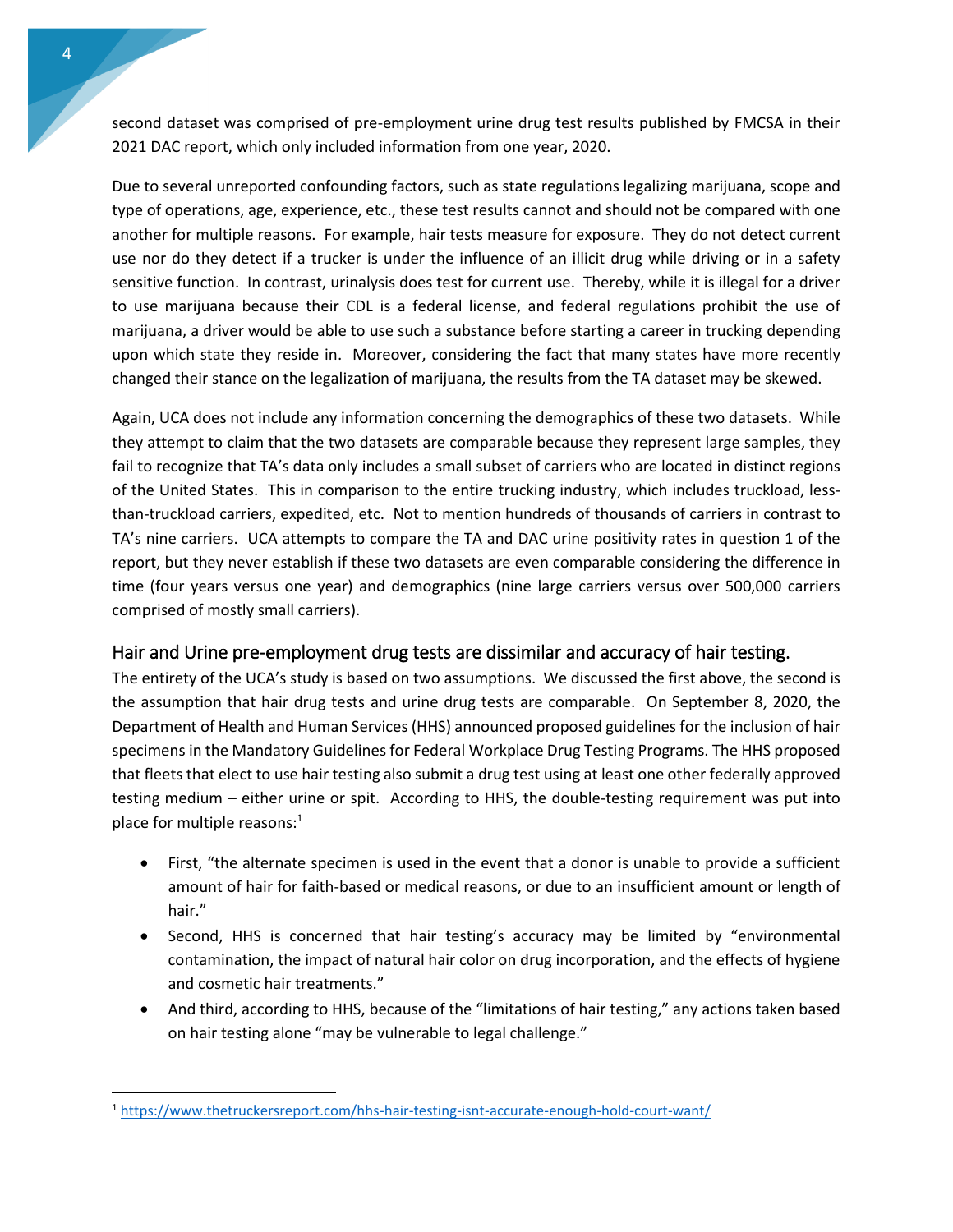The HHS also stated in their proposal, "Hair and urine pre-employment test results have been shown to be somewhat dissimilar because each matrix has a different time window of drug detection. Typically, positivity rates are higher in hair due to hair's longer window of detection.<sup>2"</sup>

#### **Generalizing TA's hair failure rate to the DAC dataset.**

As demonstrated in the analysis above, the UCA's two datasets are vastly different, and yet, in order to reach the conclusion that hair testing would detect an additional 58,910 DAC drivers, the UCA had to generalize TA's hair testing positivity rate to the DAC dataset. In other words, the UCA applied TA's hair testing failure rate of 6.11% to the entire DAC sample by subtracting DAC's positivity rate from TA's  $((1,429,842 \times 6.11\%) - (1,429,842 \times 1.99\%) = 58,910$ . Though the UCA states that there was a high correlation between the positivity rate for the urine drug tests between the two datasets, this does not validate their conclusions.

Confidence levels are meaningless if they do not control for the confounds that are inherent within the datasets. For example, it can be demonstrated that there is a strong correlation between people carrying umbrellas and the occurrence of precipitation. While it would be easy to achieve a 95 percent or greater confidence level demonstrating that this statement is true, we cannot reasonably state that people cause it to rain because they are carrying umbrellas. Thereby it is not possible to claim that 6.11% of all preemployment tests would result in failure simply based on the fact that TA's hair testing failure rate was 6.11%.

Reliability and validity are the cornerstones for any scientific research, thus in order for any study, assessment, or methodology to be considered sound, it must be free of bias and distortion. Appropriate scientific methodology requires that there are controls in place to assure that groups or participants are as comparable in all aspects as possible, these are the variables or confounds that allow for comparison. The UCA failed to control for the variables that might have influenced the study's conclusions as stated above.

#### <span id="page-4-0"></span>Harder drugs, such as cocaine, are seriously under-reported by DOT's current urine test.

The UCA's report concluded that because the TA dataset had a lower positivity rate in its urine test results than the DAC dataset, and because cocaine was the most commonly detected substance among drivers in the TA data, that the DAC data seriously under-reported the current use of harder drugs due to its urine testing regimen. This is a gross misinterpretation of current use. Hair testing may indeed indicate the use of other drugs, but it's important to define "current use". Hair testing may show drug use from weeks or months previous to the test, but hair testing does not and cannot detect current use indicating that the driver is under the influence at the time of the test. This is the reason that hair testing cannot be used for after accident testing with any accuracy. It takes a period of days or weeks before there is any detectable signs of drug use.

Research has shown that hair tests can lead to false positive results because certain drugs — like cocaine — which are found on common surfaces, including dollar bills, can be absorbed into hair. There is

 $\overline{\phantom{a}}$ 

<sup>2</sup> *Mandatory Guidelines for Federal Workplace Drug Testing Programs*, SAMHSA, HHS (Sep 2020), pg. 15.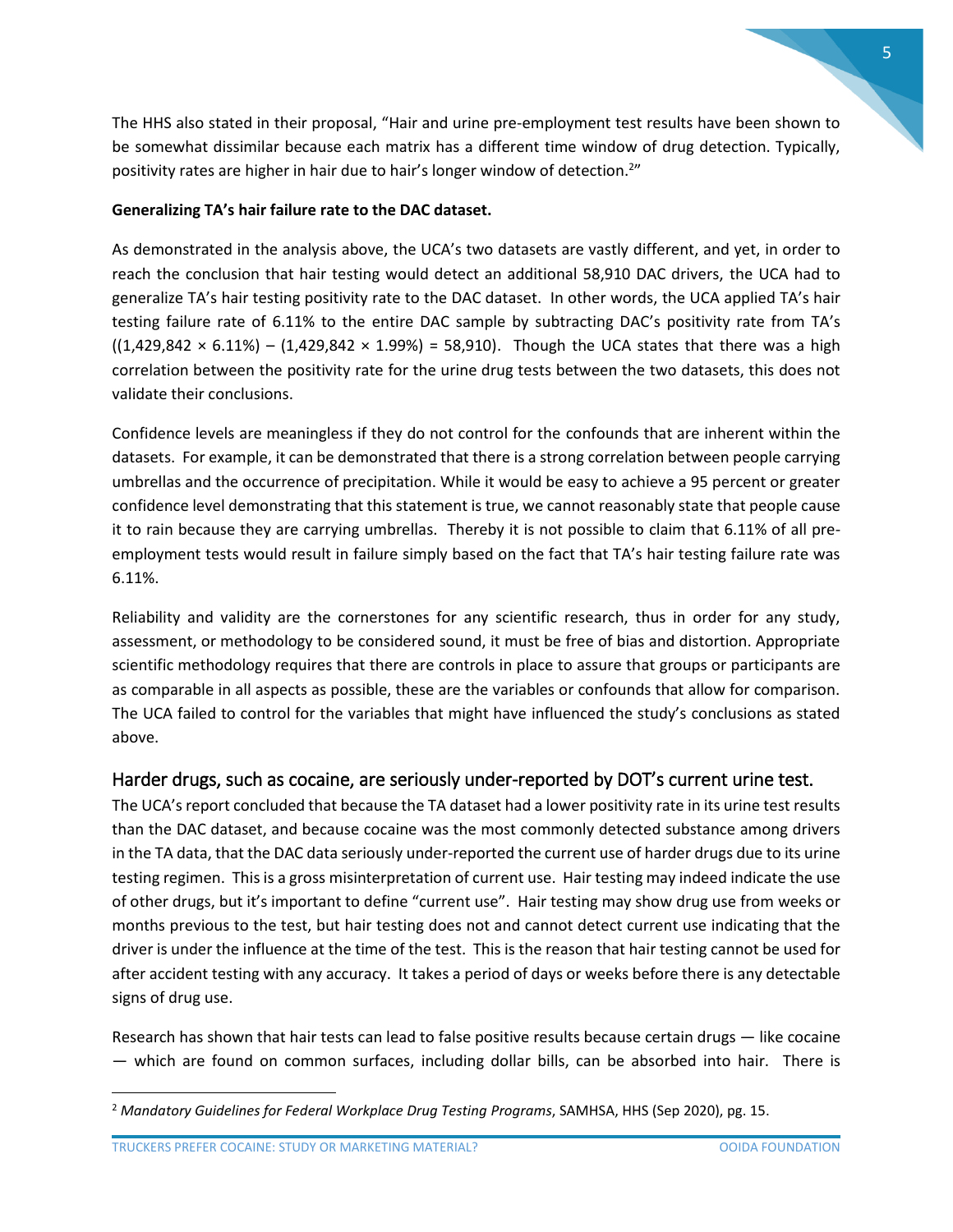currently no way to fully cleanse hair of these drugs. Furthermore, cocaine binds to African-American hair at greater rates than it does to fine, light-colored hair. Damage to hair caused by treatments like straightening and perming, and certain cosmetic products can further facilitate drug absorption. Hair drug testing methods are currently incapable of distinguishing whether drugs found in the hair come from environmental contamination or from ingestion.<sup>3</sup>

Most hair testing laboratories, as well as hair testing proponents, state that the hair specimen is washed prior to testing and that there are different washing techniques to cleanse the hair from environmental contaminants. However, drugs and metabolites may also be incorporated into the hair via secretions of the sweat glands and sebaceous glands, which are in close contact with hair as it develops and emerges from the skin. Sweat and sebum, which can deposit drugs and/or metabolites on the hair shaft, are absorbed into the hair during and after its formation and will not be washed away. In addition, this process can spread metabolite across the entire length of the hair, rendering segmental analysis, which is used to determine time of use, unreliable.

While the TA has been highly critical of the Substance Abuse and Mental Health Services Administration for not approving hair testing earlier, they have not considered the legal ramifications for using hair testing as the sole testing procedure for drug use as there is legal precedence, *Jones v. City of Boston*, 752 F. 3rd 38, 60 (1<sup>st</sup> Cir. 2014), in which six African-American police officers were terminated from their positions on the basis of hair testing results. These officers were later reinstated after the court determined that hair testing had an unreliable and discriminatory impact on African Americans. Be careful for what you wish for as there are often unintended consequences.

#### <span id="page-5-0"></span>Questionable reporting of positivity rates.

 $\overline{\phantom{a}}$ 

In their attempt to compare the two datasets, the UCA presented the overall positivity rates for both TA's hair tests and urine tests and DAC's urine tests in tables Q1, Q2, and Q3. However, tables Q4, Q5, and Q6 simply present the overall number of tests and the positivity rate for each illicit drug without indicating that these percentages are associated with the total number of positives, not the total number of tests, which would mislead readers into believing that the number of drug users for both datasets was higher than it actually was. For example, table Q4 shows there were 1,429,842 urine tests for the DAC dataset (2020) and 305,337 urine tests for the overall DAC dataset (2017-2020). Yet, table Q4 simply presents percentages for the positivity rates of the six subsequent illicit drugs for which both DOT and TA test for as depicted in **Table 1**.

|                 |           | -<br>-<br><b>Trucking Alliance (Urine)</b> |        |        |        |          |         |              |
|-----------------|-----------|--------------------------------------------|--------|--------|--------|----------|---------|--------------|
|                 |           |                                            |        |        |        |          |         | <b>TOTAL</b> |
|                 | DAC.      |                                            |        |        |        | $2017 -$ | 2019-   | 2017-        |
| Category        | (Urine)   | 2017                                       | 2018   | 2019   | 2020   | 2018     | 2020    | 2020         |
| Number of Tests | 1,429,842 | 59,469                                     | 92,193 | 85,650 | 68,025 | 151,662  | 153,675 | 305,337      |
| Opioids         | 10.64%    | 1.75%                                      | 16.43% | 7.31%  | 8.58%  | 11.94%   | 7.78%   | 9.78%        |
| Amphetamine &   | 18.96%    | 19.53%                                     | 14.38% | 11.23% | 9.03%  | 15.95%   | 10.42%  | 13.08%       |
| Methamphetamine |           |                                            |        |        |        |          |         |              |

*Table 1: Q4 Comparing Drugs Detected in TA and DAC Urine Tests*

<sup>3</sup> <http://thehill.com/opinion/healthcare/352235-hair-drug-testing-is-not-accurate-lets-stop-relying-on-them>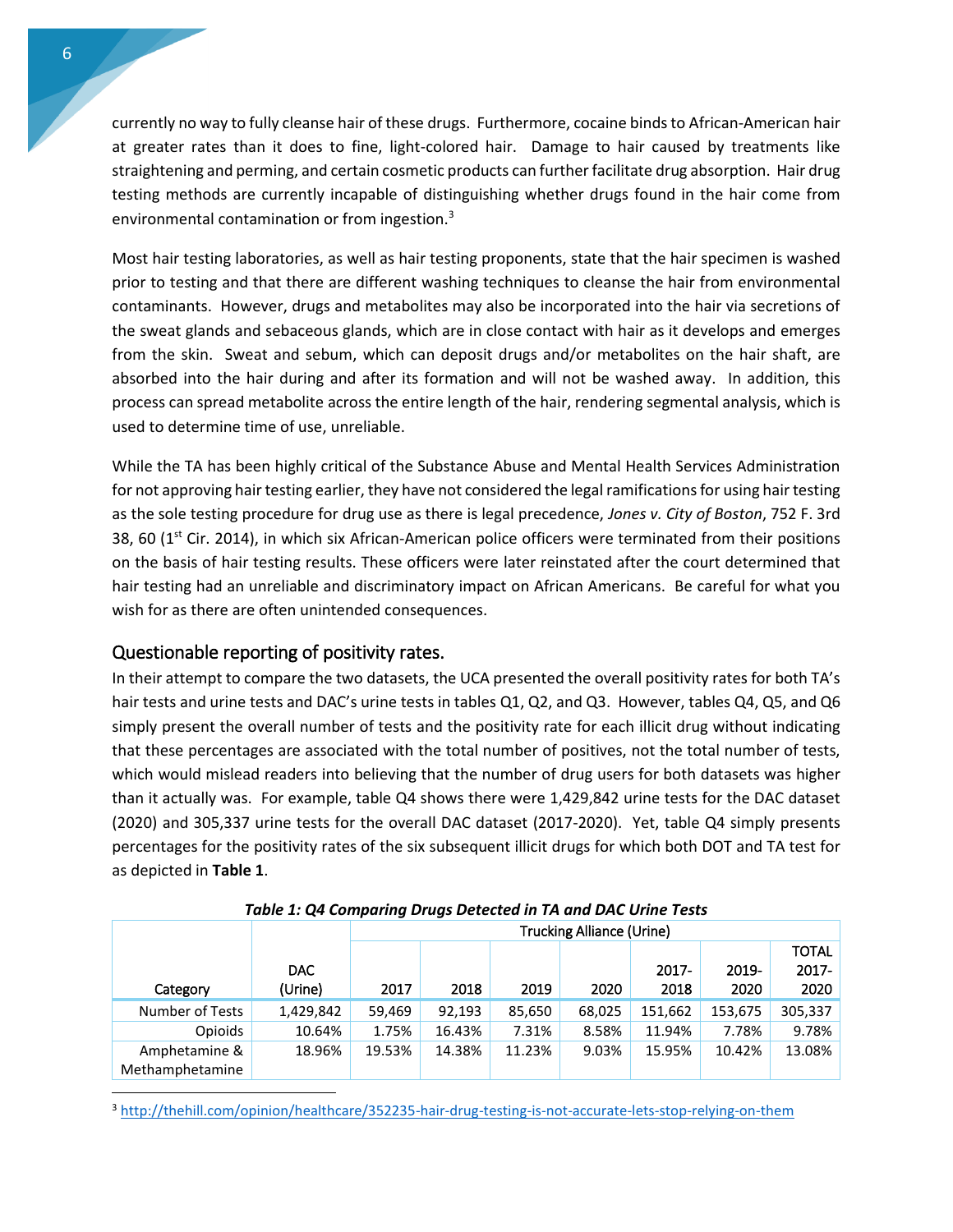| Cocaine        | 14.85% | 19.24% | 12.07% | 16.58% | 11.96% | 14.26% | 14.89% | 14.59%   |
|----------------|--------|--------|--------|--------|--------|--------|--------|----------|
| Marijuana      | 55.18% | 58.60% | 55.84% | 64.62% | 69.98% | 56.68% | 66.58% | 61.82%   |
| MDMA (Ecstasy) | 0.12%  | 0.29%  | 0.13%  | 0.00%  | 0.00%  | 0.18%  | 0.00%  | 0.09%    |
| Phencyclidine  | 0.26%  | 0.58%  | 1.16%  | 0.26%  | 0.45%  | 0.98%  | 0.33%  | $0.64\%$ |
| (PCP)          |        |        |        |        |        |        |        |          |

Thus, it appears that 55.18% of all test results tested positive for marijuana in the DAC dataset and that 61.82% of all test results tested positive for marijuana in the TA dataset, which is incorrect. Rather instead, those percentages are merely indicating that of the 1.99% of results which tested positive in the DAC, 55.18% tested positive for marijuana. Likewise, of the 0.74% of results which tested positive in the TA dataset, 61.82% tested positive for marijuana. Without this correction, it appears that there were 152,135 positive tests for marijuana in the DAC dataset, and 29,862 positive tests for marijuana in the TA dataset. When in actuality the figures are 3,028 and 221 respectively as shown in **Table 2**.

| Category               | <b>DAC</b> | <b>TA Hair</b> | <b>TA Urine</b> | <b>TA Total</b> |
|------------------------|------------|----------------|-----------------|-----------------|
| <b>Number of Tests</b> | 1,429,842  | 288,495        | 305,337         | 593,832         |
| % Positive             | 1.99%      | 6.11%          | 0.74%           | 5.37%           |
| <b>Total Positives</b> | 28,454     | 17,627         | 2,259           | 31,889          |
| % Opioids              | 10.64%     | 24.98%         | 9.78%           | 24.98%          |
| <b>Opioids Number</b>  | 3,027      | 4,403          | 221             | 7,966           |
| % Meth                 | 18.96%     | 16%            | 13.08%          | 15.67%          |
| Meth#                  | 5,395      | 2,762          | 296             | 4,997           |
| % Cocaine              | 14.85%     | 31.05%         | 14.59%          | 31.05%          |
| <b>Cocaine #</b>       | 4,225      | 5,473          | 330             | 9,901           |
| % Marijuana            | 55.18%     | 27.41%         | 61.82%          | 27.41%          |
| Mariuana #             | 15,701     | 4,832          | 1,397           | 8,741           |
| % Ecstasy              | 0.12%      | 0.73%          | 0.09%           | 0.73%           |
| Ectasy#                | 34         | 129            | $\overline{2}$  | 233             |
| % PCP                  | 0.26%      | 0.16%          | 0.64%           | 0.16%           |
| PCP#                   | 74         | 28             | 14              | 51              |

*Table 2: Comparing Drugs Detected in TA and DAC datasets, corrected*

#### <span id="page-6-0"></span>No connection with safety.

The UCA presented its findings without so much as a hypothesis or even a reason as to why they conducted their research. Lane Kidd, managing director of the TA, utilized UCA's report in their press release to state, "New research finds that truck drivers abuse cocaine more than marijuana, contrary to reports by the US Department of Transportation (DOT)." And, "Federal law prohibits truck drivers from using illegal drugs, yet thousands are escaping detection… Drug impaired truck drivers are a critical public safety issue, but employing these drivers can be a considerable liability risk."

However, the report neither validates the TA's claim concerning cocaine abuse nor does is substantiate the claim of "considerable liability risk." In fact, the report makes no comparison to drug use and safety or crashes. It does not even try to connect drug use and safety, the report is entirely void of the subject